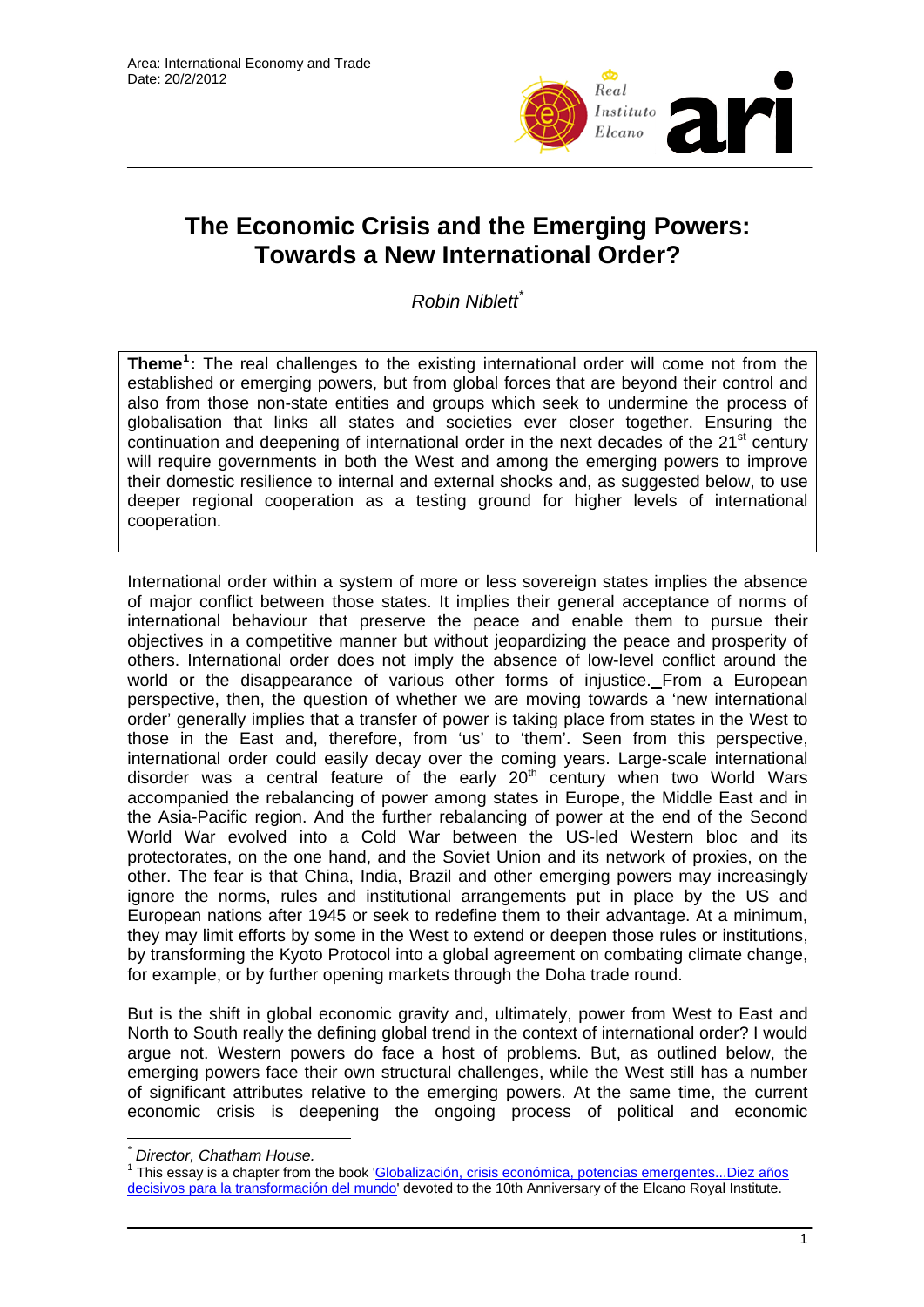

interdependence between all states –emerging and established–. Rather than simply shifting power from West to East, these developments are in fact knitting West and East, North and South ever closer together.

As a result, we are witnessing a deepening of the existing framework of the post-1945 international order under which nation-states have established rules designed to avoid the outbreak of inter-state conflict and to enable them to interact ever more deeply economically, while not interfering unnecessarily in each other's internal political affairs. To be sure, there are exceptions to this system, such as the EU and its single currency, the International Criminal Court and the concept of 'Responsibility to Protect'. But these represent the boundaries of the existing international order rather than the building blocks of a new one. For the next 10 to 20 years at least, as the emerging powers acquire greater political power and autonomy, they are likely to repeat what the Western powers have done, promoting their interests within institutions rather than handing any more power than absolutely necessary to them. In other words, the world's most powerful states will seek to manage their interdependence through international political negotiation, rather than through new forms of global governance.

The real challenges to the existing international order will come not from the established or emerging powers, but from global forces that are beyond their control and also from those non-state entities and groups which seek to undermine the process of globalisation that links all states and societies ever closer together. Ensuring the continuation and deepening of international order in the next decades of the  $21<sup>st</sup>$  century will require governments in both the West and among the emerging powers to improve their domestic resilience to internal and external shocks and, as suggested below, to use deeper regional cooperation as a testing ground for higher levels of international cooperation.

### **The Economic Crisis is Indeed a 'Western Crisis'**

The US, most European states and Japan, which, together with Canada and Australia, constituted the core of the 'West' during the past 50 years, are experiencing a structural weakening of their domestic drivers of growth. This weakening could undoubtedly challenge an international order that was built on the foundation of the West's international economic and military dominance.

While Japan has experienced nearly two decades of slow growth and a declining share of world GDP, European nations only appear to be recognising today, in the wake of the global financial crisis, the extent to which they too face structural constraints to their future growth. The first constraint arises from their demography. By most estimates, the share of the elderly as a proportion of the total population in Europe will grow from roughly 17% in 2000 to over 30% in 2050, by which time more than half of Europe's population will be 49 or older. The beginning of this process is already pushing many EU budgets into structural deficit and is forcing governments to reform generous European welfare systems that had defined their social compacts with their citizens. Across Europe, wide divergences in rates of employment among youth, women and the elderly pose further constraints on growth. Significant differences in levels of educational attainment –particularly between Mediterranean and northern European states– pose their own risks to future European international economic competitiveness. Rates of university attendance in Europe range from 20%-40%, but even the highest are below the 50% levels in South Korea and Japan. And there are similar divergences in secondary education: whereas 90% of Nordic school children complete their secondary education, only some 45% do so in Portugal.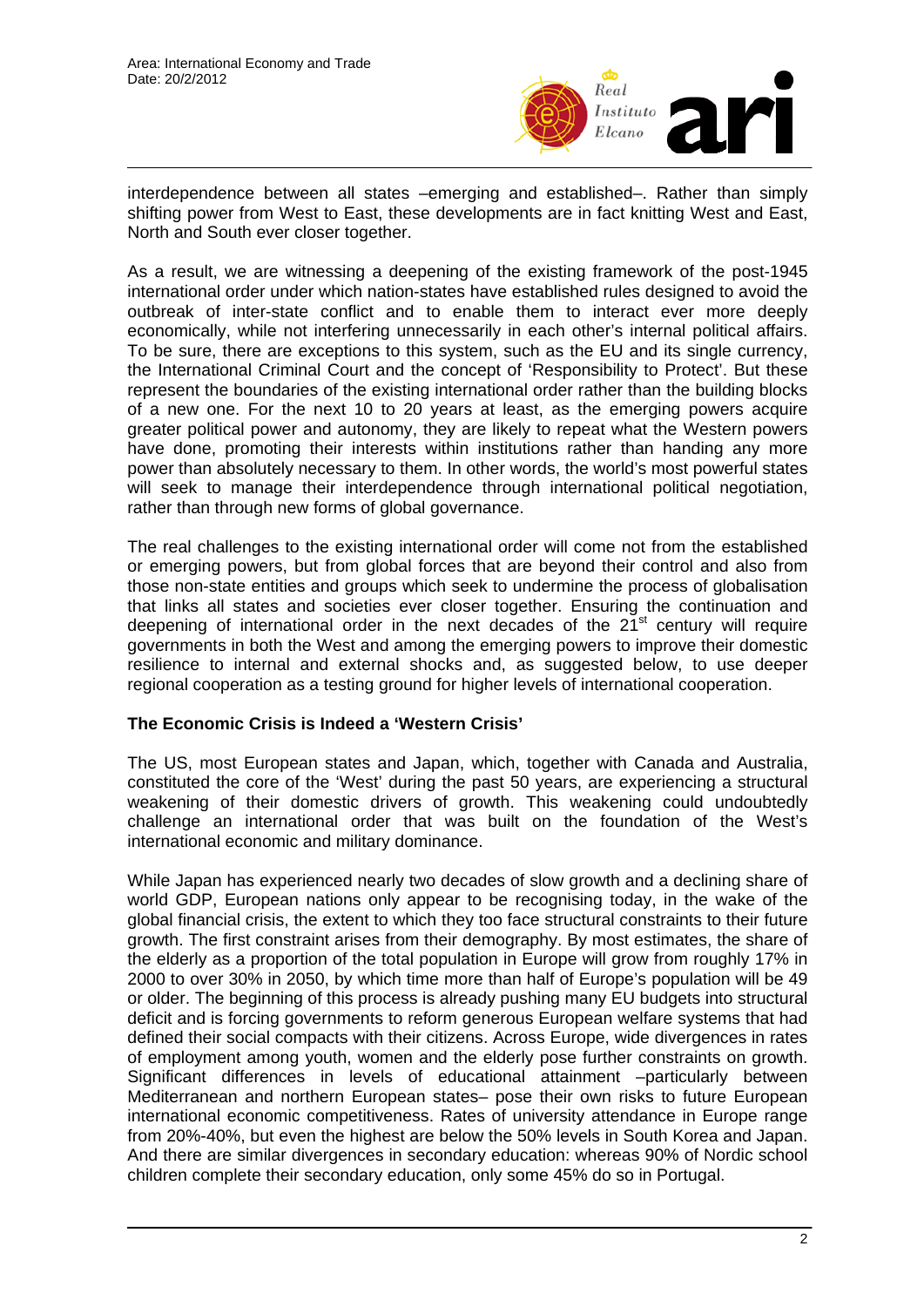

The effects of declining European growth will also be geopolitical. Most European defence budgets have fallen to below 2% of GDP, limiting Europe's ability to project military power internationally. As governments in Europe struggle to adapt to their straitened circumstances, cohesion on external matters –such as the military operation against Colonel Gaddafi or sustaining an effective fighting force in Afghanistan– has become ever more complex, despite the adoption of new mechanisms for intra-EU coordination in the 2009 Lisbon Treaty. Perhaps more importantly, the combination of European inertia towards questions of international security and the new US strategic focus on Asia, where the rise of China threatens long-standing US alliances and influence, is weakening the transatlantic alliance.

The US does not face the same demographic challenges as its European partners, but it now appears to be facing its own structural economic challenges. For example, US unemployment has been stuck at roughly 9% over the past two years –nearly double its rate in the late 1990s and most of the 2000s, and only a little below the EU-27 rate, which climbed back up to 9.5% in the first half of 2011–. The current high rate of unemployment and slow rate of job creation in the US may not simply reflect the after-effects of credit deleveraging. As Michael Spence has noted in the July/August 2011 edition of *Foreign Affairs*, many US multinational companies are now creating more jobs abroad than they are at home, focusing their job creation on the dynamic markets of East Asia with its welleducated and well-priced workforces.

Today, the US, Japan and major European economies depend on exports to China and other emerging markets to drive their own marginal rates of growth. In 2010, President Obama made exports a central plan in his growth strategy for the US. Similarly, French, German and British political leaders are beating a path to Beijing and New Delhi to try to secure major new export orders. And the UK has announced a new 'commercial diplomacy' that places improved access for UK goods and services to emerging markets at the heart of the Foreign Office's remit.

This economic rebalancing is contributing to a weakening of the West's strategic influence across the world, from the Middle East and Latin America to South-East Asia and Sub-Saharan Africa. First of all, regional powers in each region (Turkey and Iran in the Middle East; Brazil in South America; China in South-East Asia; South Africa in Sub-Saharan Africa) now vie more effectively for influence relative to the US in capitals in these regions, partly because of their own growing economic magnetism and partly because they have taken advantage of the decline in the legitimacy and credibility of US global leadership during and following the George W Bush Administration. Secondly, regional organisations are also challenging US and western influence across the world, whether it is ASEAN, the East Asia Summit, UNASUL, the African Union or the Shanghai Cooperation Organisation. Third, the West's influence is declining also in the world's major international institutions, such as the UN, IMF and WTO, where the emerging powers now follow a far more independent line. The most obvious symptom of this shift in institutional power was the nomination of the G20 (at the London 2009 G20 summit) to be the world's primary forum for international economic coordination, in place of the Western-led G7.

Finally, perceptions are also important in the emergence of a new international order. When asked in a 1997 ABC/Washington Post poll which country would be the world's leading nation in 20 years time, 56% of Americans said the US and only 9% said China. In a similar ABC/Washington Post poll conducted in 2011, only 35% said the US while 38% said China. The growing sense among US citizens of their relative declining power risks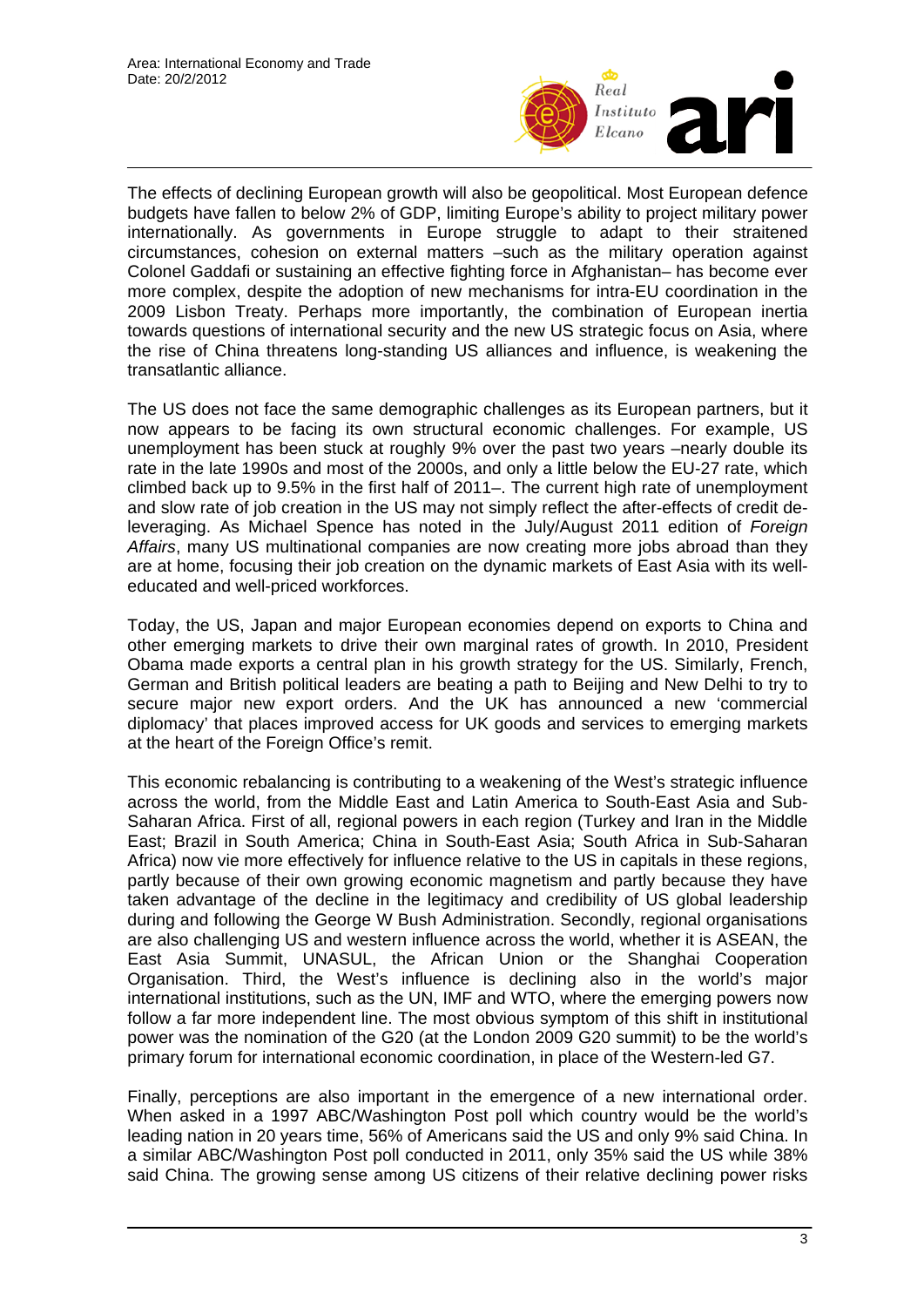

becoming a self-fulfilling prophecy, which will then weaken the US and the West's voice on the international stage.

# **How Powerful are the Emerging Powers?**

It is easy to over-estimate the strength of the emerging powers in the midst of a Western economic crisis. Any change in the balance of power must be judged in relative terms before assessing its potential impact on the international order. And each emerging power faces its own major domestic challenges even as their collective economic gravitational pull is strengthening.

China is a perfect case in point. Its rapidly ageing population has led to a desperate race for China to grow wealthy before it grows old. China's greying society combined with its lack of a social safety net incentivises saving over investment and spending today (contributing therefore to China's overall current account surplus). But China's dash for growth has led to growing disaffection among parts of the population that are uprooted or disadvantaged by the current allocation of wealth and assets –180,000 protests or 'mass incidents' were reported in 2010, compared with 60,000 in 2006–, meaning that the Communist Party must fight ever harder to retain its legitimacy even as it manages an ever more complex set of domestic economic and political dynamics. Domestic challenges that will absorb Chinese leaders' attention over the coming years include containing inflation and asset price bubbles, shifting the economy from a reliance on exports to a greater balance in favour of domestic consumption, and capping the country's voracious appetite for resources (food, water and energy). The West's problems appear more manageable when compared to the enormous challenges facing China's leadership.

The same argument could be made regarding the world's other emerging powers. India has recently achieved levels of annual economic growth close to those of China, and some of its largest companies, such as Tata, Reliance, Wipro and Infosys, are becoming international players. Yet India still struggles to overcome the burden of high levels of poverty and illiteracy among its population, of pervasive political corruption and of rising inflation, as the country's higher levels of economic growth expose shortages of skilled labour and bottlenecks in power generation, transport and other aspects of physical infrastructure. Brazil has grown into one of the world's dominant food exporters, while its aerospace and energy sectors are also closing the gap with their Western counterparts. Yet inflation is also becoming a serious economic problem, not only because of rising food and energy costs, as the demands of wealthier consumers confront domestic supply constraints, but also because of the growing stratification between large numbers of poor, uneducated young people and a far smaller, well-educated cosmopolitan class, which is becoming ever more integrated into the global economy.

There are also geopolitical risks to the emerging powers. Their growing economic and military strength arouses suspicion among its neighbours which could limit their future regional power and influence. China's increasingly assertive stance to its claims over the South China Sea has caused alarm among South-East Asian nations, many of which have turned to the US in the hope that it will retain its role as an external provider of security and stability in the region. India must manage tense relations with its main neighbours, including Pakistan, China, Nepal and Bangladesh. Brazil has managed its rise the best within its region, but even here, suspicions over the country's relative economic size have limited its ability to push for closer regional economic integration. In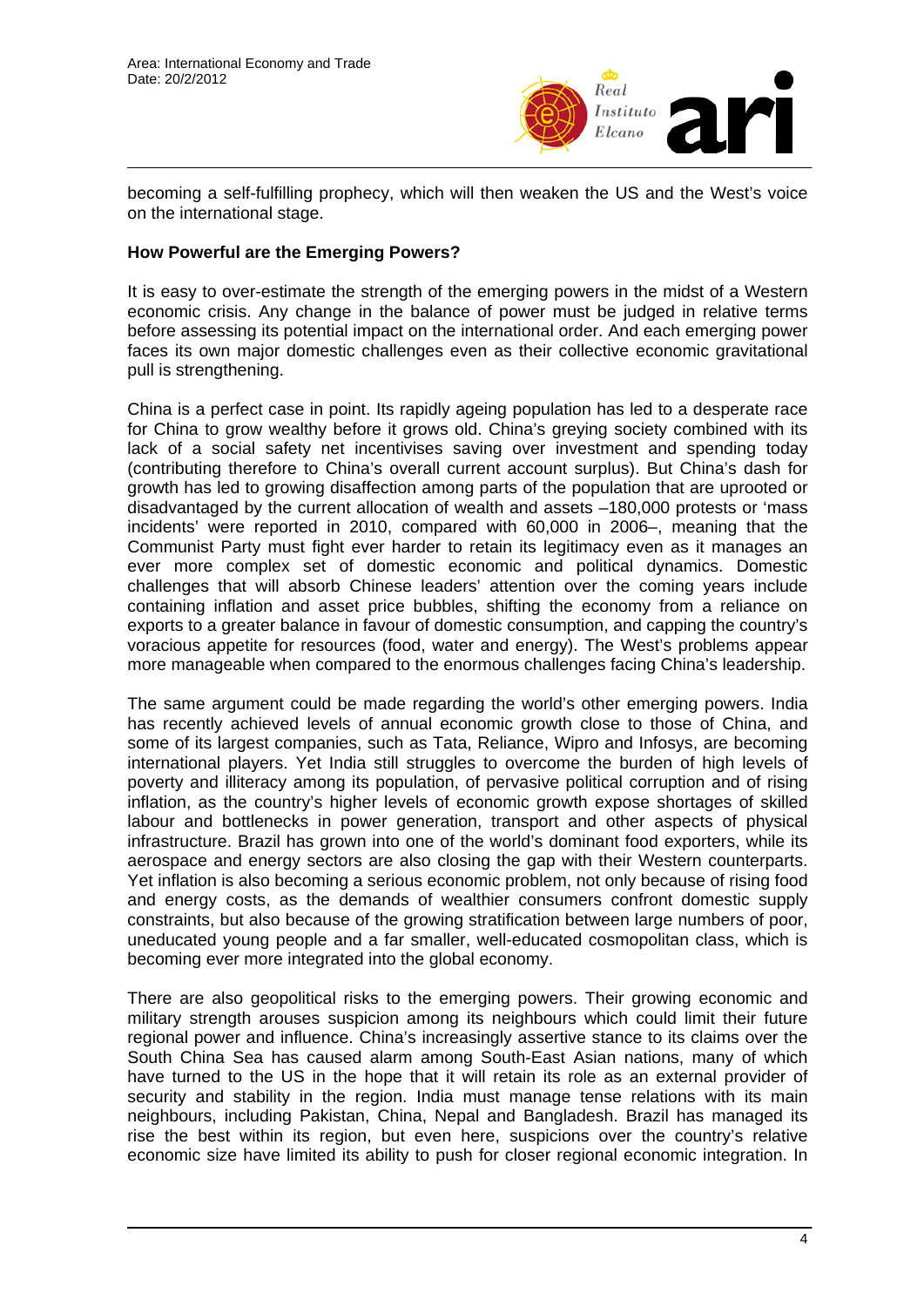

contrast, the US and European countries live in relatively peaceful neighbourhoods with no real external challengers to their security.

There are other limits to the international or regional influence of the emerging powers. Setting Brazil to one side, they have yet to project the sort of 'soft power' of attraction or imitation upon their neighbours or other countries that the US and the most successful European countries have done. The US and European democratic political systems continue to serve as a model for others, most recently for parts of the Arab world, in ways that the Chinese systems (communist authoritarian) or Russian (state authoritarian) do not.

The stark differences between the political systems and national interests of Brazil, China, Russia and India create a further limit to their international influence. Despite convening annually along with South Africa at the BRICs summit, they have not yet acquired the habit of acting in concert in key international institutions or conferences. In contrast, the US and European countries, for all of their hand-wringing over the recent weakening of the Atlantic alliance and transatlantic relations, have retained an interest in and the formal and informal structures for consultation on both economic and political issues. The election of the new Managing Director of the IMF in 2011 stands as a case in point; the emerging powers were unable to act as a unified group and propose an alternative candidate to Christine Lagarde. Where the emerging powers have proved effective, however, is in blocking some of the international priorities of the Western powers, whether over tightening Iran sanctions, completing the WTO trade round or achieving progress on international climate change negotiations. But even here, they have generally taken advantage of divisions among the Western group rather than offer a convincing alternative approach.

The ultimate limit to the ability of the emerging powers to challenge the existing international order is that they are as dependent as the West upon the smooth-functioning of an open global economy for their economic success and political stability. The EU and the US are China's first and second-largest trading markets and, along with Japan, its principal sources of foreign direct investment (FDI) as well as technology partnerships. China depends on the US Treasuries market to 'sterilise' its ever-growing trade surpluses. China, India and Brazil are all becoming increasingly important investors into the EU and the US in order to grow market share. Rather than launching a zero-sum competition for geopolitical influence and economic supremacy with the West, the rise of the emerging powers is deepening their levels of interdependence with the West.

### **Can the West Recover?**

Another constraint on the emergence of a new international order arises from the powerful residual strengths of the US and the EU, which, far from decaying, are likely to remain two of the principal global actors well into the future. The US's innate strengths are wellknown: its military forces far exceed those of any nation in terms of power, sophistication and reach and will continue to do so for at least the next 20 years. The US's youthful demographic profile reflects its continuing openness to immigration and will compensate for the ageing of its 'baby boom' generation. Its open, transparent and wealthy economy provides a strong domestic platform for economic growth. Combined with its world-leading higher education system and deep domestic capital markets, these attributes have made the US the global hub for technological innovation at a time when such innovation is a central driver of international economic competitiveness. And the US also has the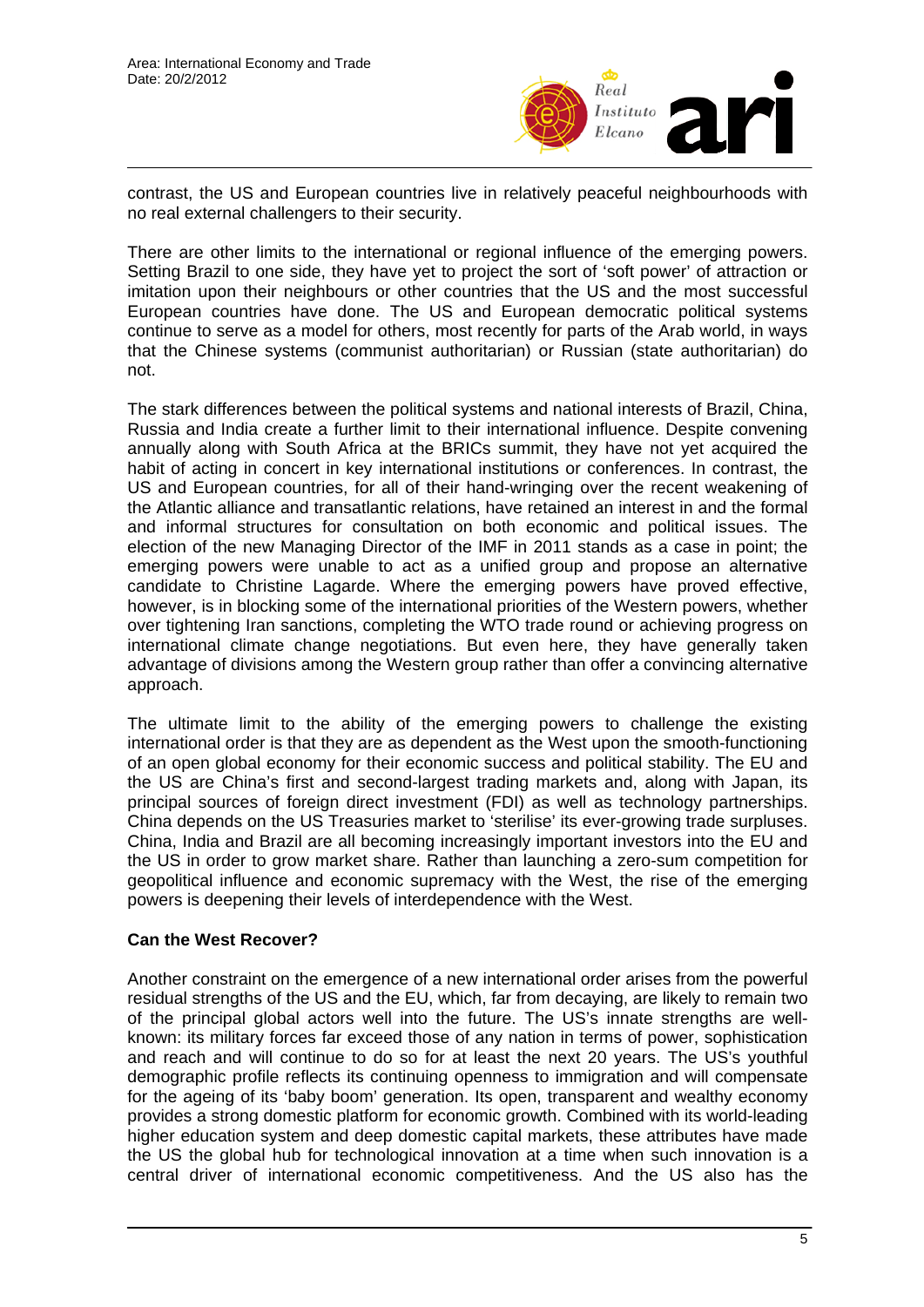

advantages of easy access to food and energy resources (its exploitation of massive reserves of unconventional gas being the latest boon to its future economic stability) which make it less dependent on imports of these vital resources than any of the emerging powers, Russia and Brazil aside.

It would be easy today to underestimate Europe's resilience. Despite the current Eurozone crisis, Europe continues to be home to three of the world's five most competitive economies, according to the World Economic Forum's 2010-11 Global Competitiveness Report (Switzerland #1, Sweden #2 and Germany #5, alongside Singapore #3 and the US #4) and has six out of the top 10 and 13 of the top 25. Europe will not quickly cede these strong rankings; it is home to many world class companies and industries (33 of the top 100 according to the Financial Times World Top 500 in 2010) as well as being a competitor to the US in many areas of high technology and innovation. Europe is also a world leader in service industries, such as finance, law, accounting, design, education and communications, which will be far harder to replicate in emerging economies than sheer industrial strength, but which are central to economic productivity and wealth generation. And, despite all of its stresses and flaws, the EU brings 500 million relatively wealthy European citizens together in a Single Market that is more likely to deepen over the coming years –in response to the economic challenge of the emerging powers as well as to the Euro crisis– than it is to fragment. And there is significant scope for further integration, especially in the services sector which remains largely outside the rules of the Single Market.

To be sure, the EU is unlikely ever to compete with the US or, in the future, with China, as a global military power. Foreign and security policy are likely to remain areas where intergovernmental processes persist within the EU and so, therefore, will lowest-common denominator approaches. But the size and internal coordination of the Single Market mean that the EU will be a world power in the areas of trade negotiations, investment rules and the establishment of the standards and norms that define whole new areas of global economic activity, such as renewable energy. It is important in this context that the EU and European states are already well-represented and well-versed in the operations of all of the world's main international organisations, an advantage that they will not give up soon or easily. And the long history of democratic governance, established welfare systems, general adherence to the rule of law and strong civil society across the EU together mean that Europe has a good chance to remain a bastion of political and social stability, even as emerging powers undergo painful and potentially destabilising political and economic transitions.

Just as the US is likely to retain much of the power it acquired during its period of global supremacy in the latter part of the 20<sup>th</sup> century, a resilient EU is more likely than one that collapses over the coming decades under the internal stresses of its recent enlargement and the external pressures of its rising economic competitors. But, to be resilient, a youthful US and an ageing Europe will both need to tap into the dynamic economic growth taking place beyond their borders in Asia and Latin America, in particular. Access to the emerging powers' growing export markets and, increasingly, to their growing reserves of potential foreign investment will be essential to the West's continuing prosperity, just as the emerging powers will depend on access to the West's wealthy markets and technology base.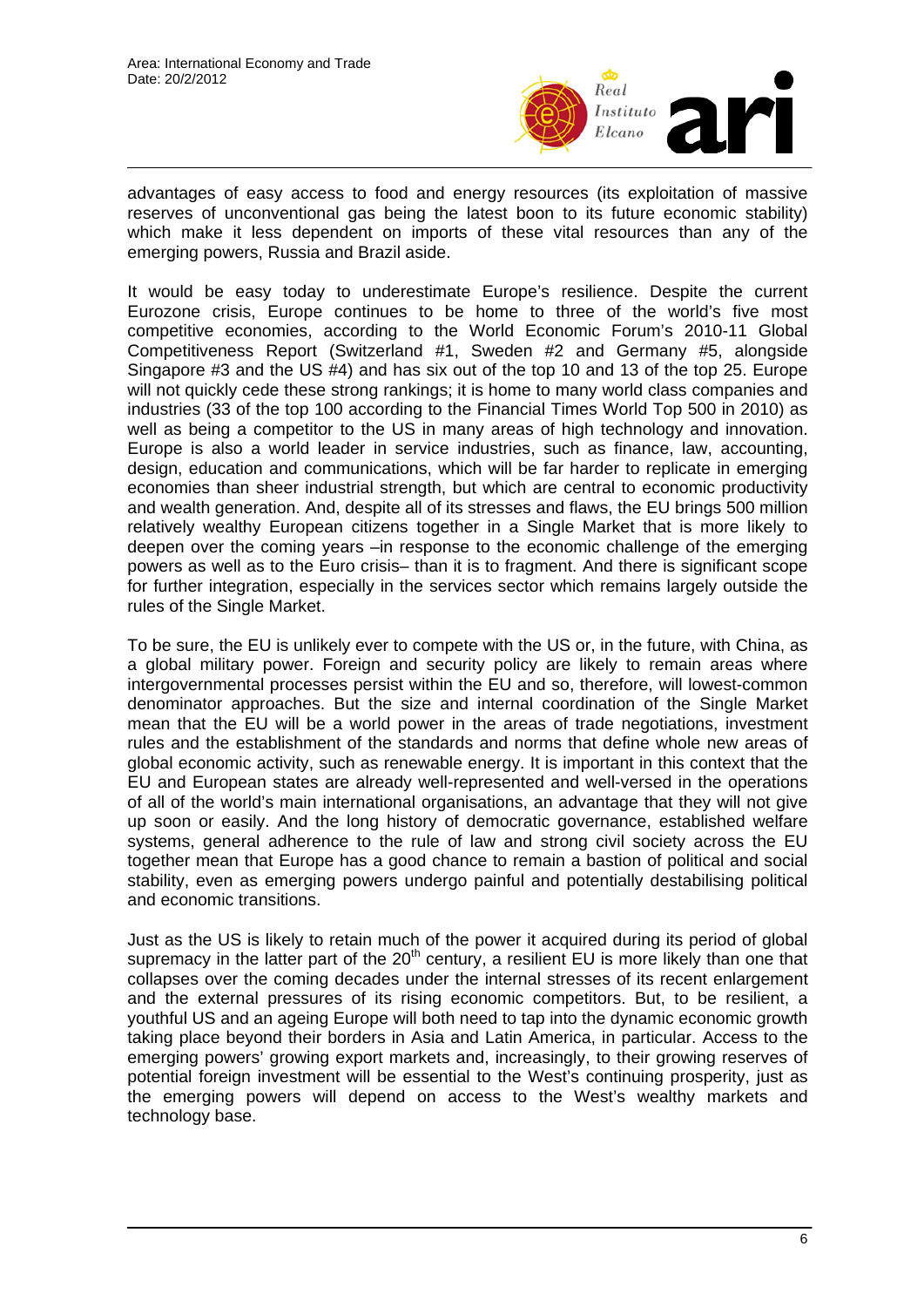

# **Towards a New International Order?**

The growing economic interdependence of the established and the emerging powers will likely be the defining feature of the new international order. Given the West's residual strength and the continued vulnerabilities of the emerging powers, a zero-sum rebalancing of power in favour of the East and a consequent fundamental shift in international order is unlikely. However, a new international order rooted in deepening levels of international interdependence is not an inevitable scenario. A principal source of potential conflict between states in the coming years will be the competition for natural resources that accompanies rapid global economic growth and improving levels of personal disposable income. Until technological innovation radically improves levels of energy production and efficiency, helps increase food production and water consumption in a sustainable manner and reduces human dependence on specific minerals that are unevenly distributed across the world, then there is a risk that ensuring access to these commodities might drive states into conflict with one another, whatever their levels of overall economic interdependence and the risks that would accompany such an outcome.

However, it is also possible that the main risks to international order during the coming decades will emanate not from the rash actions of states, but from outside the state system altogether. First, economic interdependence brings with it its own set of vulnerabilities for societies. Natural disasters now have ripple effects that extend from one side of the world to the other, whether this be the effect of the Japanese tsunami on justin-time supply chains in the US or the ash cloud from the Icelandic volcanoes which crippled air travel over much of northern Europe and whose effects then threatened to spread across the region's economies. And significant changes in the earth's climate, which have led to the fall of empires when these have occurred during the past three millennia, now run the risk of having cascade effects across state borders in terms of migrant flows, disease transmission or food supply disruptions.

Interdependence also heightens the vulnerability of societies the world over to the disruptive actions of extremist, anarchist or criminal groups and individuals. Critical national infrastructure can be disrupted by cyber hackers. Terrorist attacks, or the fear of them, can bring national and international transport networks to a near standstill. And a well-executed biological attack by an individual could spread internationally and force governments to institute border controls that would stop national and international trade in its tracks.

The main challenge to international order, therefore, is that governments, businesses and societies in East and West, South and North fail to comprehend their levels of interdependence and do not deepen or build, therefore, the common norms, rules and institutions to raise their levels of resilience and ability to manage the impacts of such developments. Adapting existing international institutions to manage these risks will take a long time, given the sovereignty-based approach to establishing new multilateral agreements of both the existing and the emerging powers. And, while new international institutions, such as the G20, may offer a more legitimate forum for international policy cooperation than the old, such as the UN, they are likely to be hamstrung by the same instinct for sovereign governance among the majority of its members.

Two priorities stand out in this context. First, all states need to professionalise and improve their delivery of key services that promote security and enable sustainable growth and prosperity. For countries in the West, this will involve major reforms to welfare